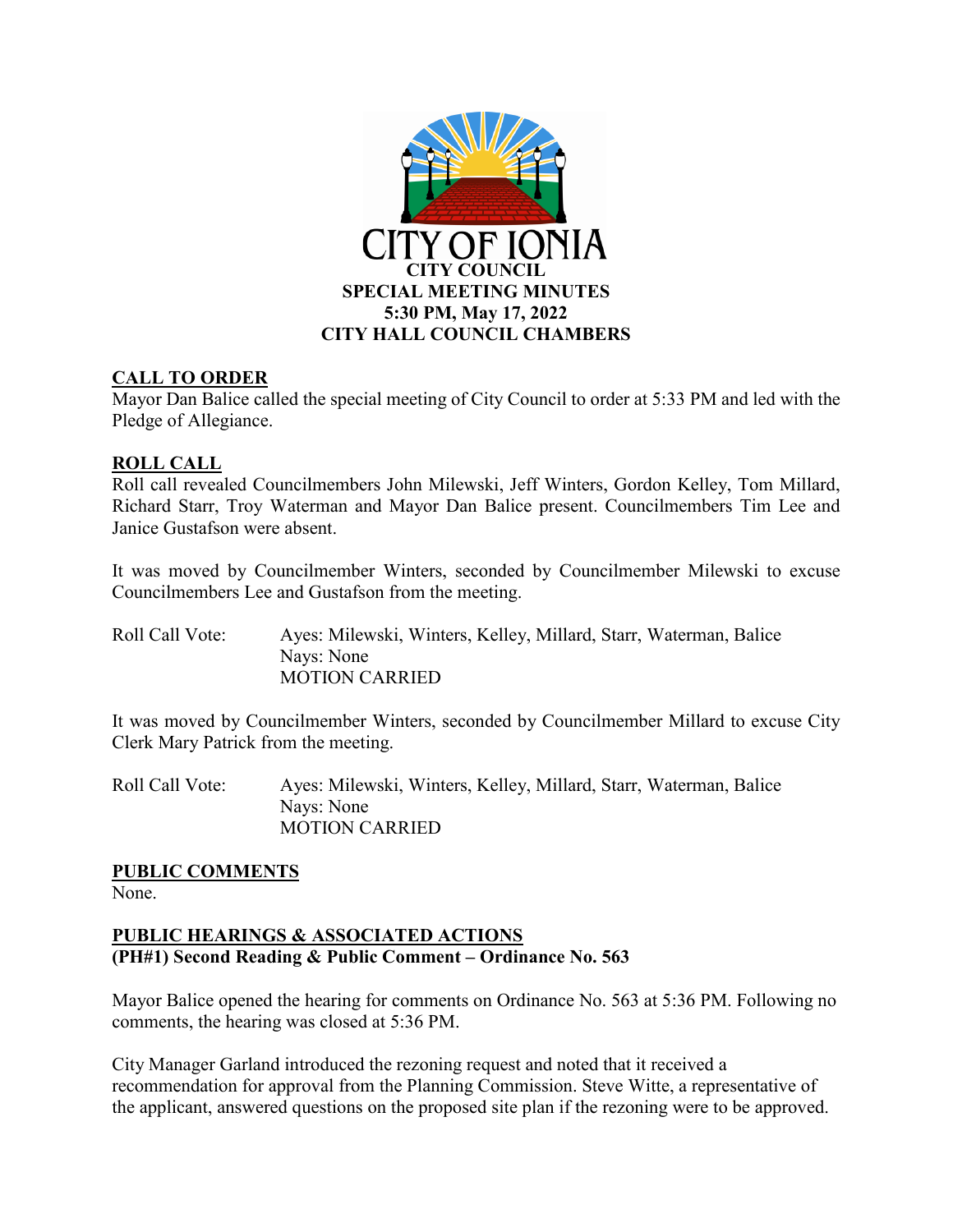It was moved by Councilmember Millard, seconded by Councilmember Waterman to approve Ordinance No. 563, an ordinance to rezone parcel #34-202-170-001-100-00 (715 W. Lincoln Avenue) to the B-3 General Business Zoning District as identified in Section 1246.01 Districts established in Chapter 1246; and the inclusion of that parcel on the zoning map identified in Section 1246.02 District Generally; and zoning map district boundaries of Chapter 1246 - Title Six - Zoning of Part Twelve - Planning and Zoning Code of said Codified Ordinances of the City of Ionia.

Roll Call Vote: Ayes: Milewski, Winters, Kelley, Millard, Starr, Waterman, Balice Nays: None MOTION CARRIED

### **CITY OF IONIA IONIA COUNTY, MICHIGAN Ordinance No. 563**

**AN ORDINANCE TO REZONE PARCEL 34-202-170-001-100-00 (715 W. LINCOLN AVENUE) TO THE B-3 GENERAL BUSINESS ZONING DISTRICT AS IDENTIFIED IN SECTION 1246.01 DISTRICTS ESTABLISHED OF CHAPTER 1246; AND THE INCLUSION OF THAT PARCEL ON THE ZONING MAP IDENTIFIED IN SECTION 1246.02 DISTRICTS GENERALLY AND ZONING MAP DISTRICT BOUNDARIES OF CHAPTER 1246 - TITLE SIX – ZONING OF PART TWELVE – PLANNING AND ZONING CODE OF SAID CODIFIED ORDINANCES OF THE CITY OF IONIA**

### **THE CITY OF IONIA HEREBY ORDAINS:**

#### Section One: Rezoning

Parcel number 34-202-170-001-100-00, also identified by the street address of 715 W. Lincoln Avenue, shall be rezoned to the B-3 General Business Zoning District as established in Section 1246.01 Districts Established of Chapter 1246, and conforms with Section 1246.02 Districts Generally and Zoning Map District Boundaries of Chapter 1246 - Title Six – Zoning of Part Twelve – Planning and Zoning Code.

### Section Two: Zoning Map Update

The official Zoning District Map of the City of Ionia, Michigan, last adopted on August 15, 2017, shall hereby be amended to rezone parcel 34-202-170-001-100-00, also identified by the street address of 715 W. Lincoln Avenue. This parcel shall be clearly labeled and zoned into the B-3 General Business Zoning District, as said district is presently labeled on the official Zoning District Map of the City of Ionia, Michigan.

#### Section Three: Repealer

That all ordinances and parts or ordinances in conflict herewith are repealed to the extent of such conflict.